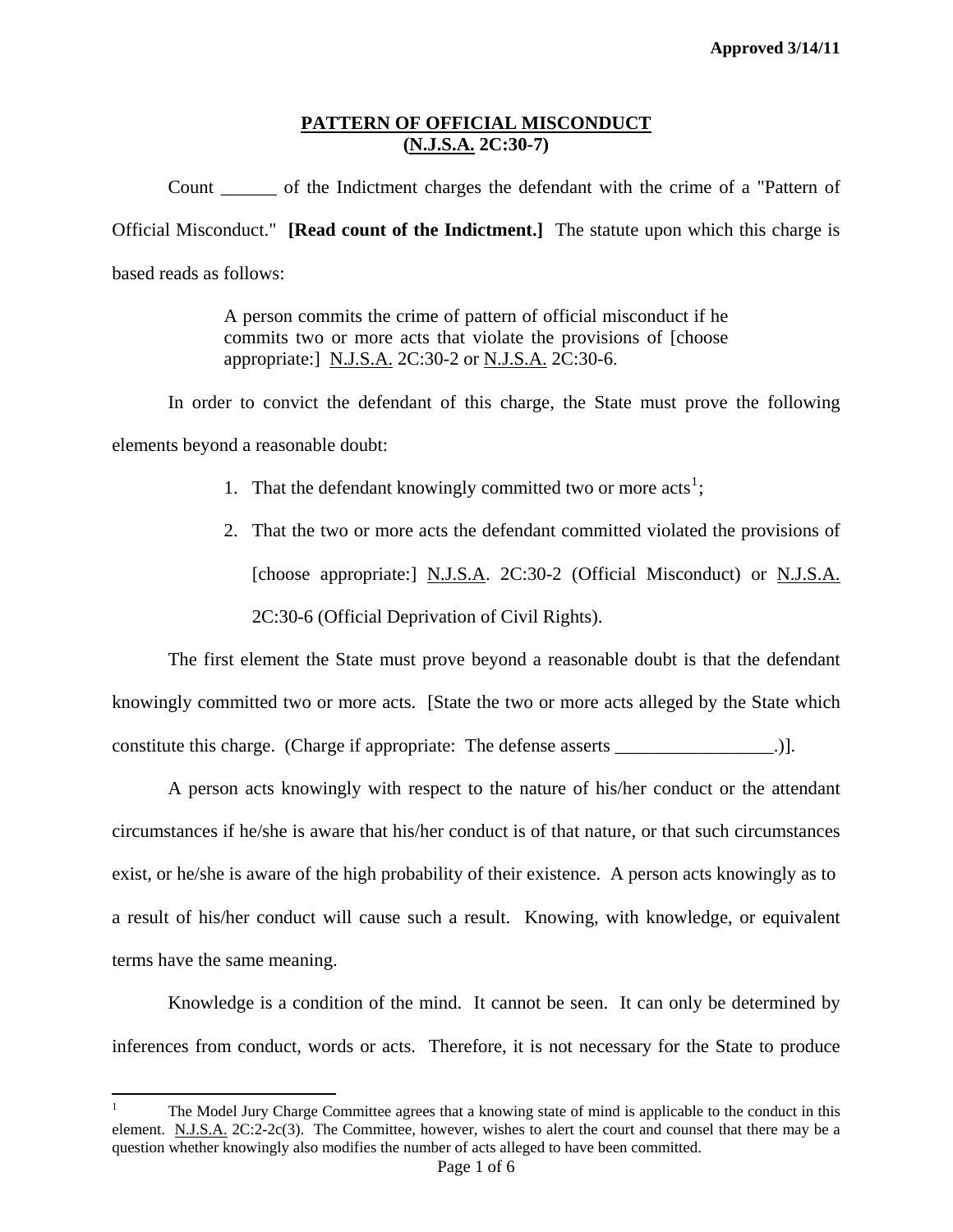1

witnesses to testify that particular defendant stated, for example, that he/she acted with knowledge when he/she had dominion and control over a particular thing. It is within your power to find that proof of knowledge has been furnished beyond a reasonable doubt by inference which may arise from the nature of the acts and the surrounding circumstances.

 The second element which the State must prove beyond a reasonable doubt is that the two or more acts the defendant committed violated the provisions of [choose appropriate:] N.J.S.A. 2C:30-2 (Official Misconduct) [or] N.J.S.A. 2C:30-6 (Official Deprivation of Civil Rights).

### **[Choose appropriate paragraphs]**

I have already instructed you on the crime of N.J.S.A. 2C:30-2 (Official Misconduct) or N.J.S.A. [2](#page-0-1)C:30-6 (Official Deprivation of Civil Rights). <sup>2</sup> Even though you may have already considered that crime [those crimes] as part of your deliberations under count[s] of the indictment, you must now again decide if the State has proven that crime [those crimes] with proof beyond a reasonable doubt in order for the State to meet its burden of proof for this charge.

 It is not a defense to this charge that the violations were not part of a common plan or scheme or did not have similar methods of commission.

 If you find that the State has failed to prove beyond a reasonable doubt either of these two elements, then you must find the defendant not guilty. If, on the other hand, you find that the State has proven each of these two elements beyond a reasonable doubt, then you must find the defendant guilty.

### **[Charge if second-degree Pattern of Official Misconduct is alleged]**

<span id="page-1-0"></span><sup>2</sup> In the unlikely event that the State has not charged the defendant with the underlying crimes of either N.J.S.A. 2C:30-2 (Official Misconduct) or N.J.S.A. 2C:30-6 (Deprivation of Civil Rights), then the court must instruct the jury on these underlying crimes (whichever is alleged in the indictment) by giving the appropriate model jury charge(s) at this point in this charge.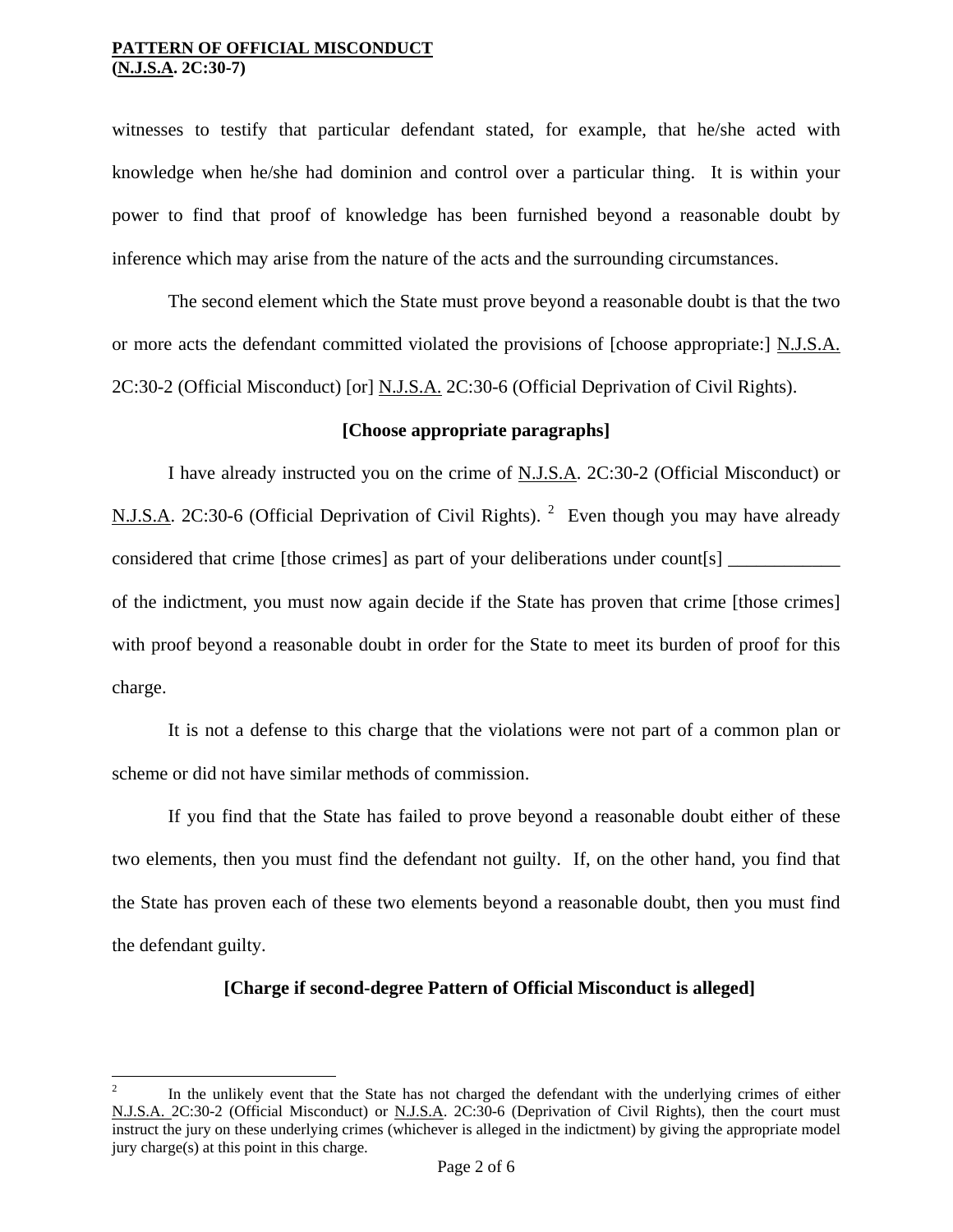Furthermore, if you find that the State has proven beyond a reasonable doubt that the defendant is guilty of a Pattern of Official Misconduct, then you must consider if the State has proven beyond a reasonable doubt that one of the acts committed was a first or second degree crime.

### **[Choose appropriate paragraphs]**

### **[N.J.S.A. 2C:30-2 – Official Misconduct – second degree]**

 A section of our statutes provides that a Pattern of Official Misconduct is a crime of the third-degree, except that it is a crime of the second-degree if one of the acts committed is a first or second degree crime. I have already charged you on the crime of Official Misconduct, N.J.S.A. 2C:30-2. If the State has proven each element of this crime beyond a reasonable doubt and in so doing, has proven each element of N.J.S.A. 2C:30-2 (Official Misconduct) beyond a reasonable doubt, you must determine the fair market value of the benefit involved. The State must prove beyond a reasonable doubt that the value of the benefit involved [If appropriate add: for each specific instance concerning which you have reached a verdict of guilty] exceeds \$200.

### **(OR)**

# **[N.J.S.A. 2C:30-6 – Official Deprivation of Civil Rights[3](#page-1-0) ]**

A section of our statutes provides that a Pattern of Official Misconduct is a crime of the third-degree, except that it is a crime of the second-degree if one of the acts committed is a first or second degree crime. I have already charged you on the crime of Official Deprivation of Civil Rights. If the State has proven each element of this crime beyond a reasonable doubt and in so doing, has proven each element of N.J.S.A. 2C:30-6 (Official Deprivation of Civil Rights) beyond a reasonable doubt, you must determine if the State has proven beyond a reasonable doubt that bodily injury has resulted from depriving a person of a right or a privilege in violation

N.J.S.A. 2C:30-6b (2).

<span id="page-2-0"></span>1 3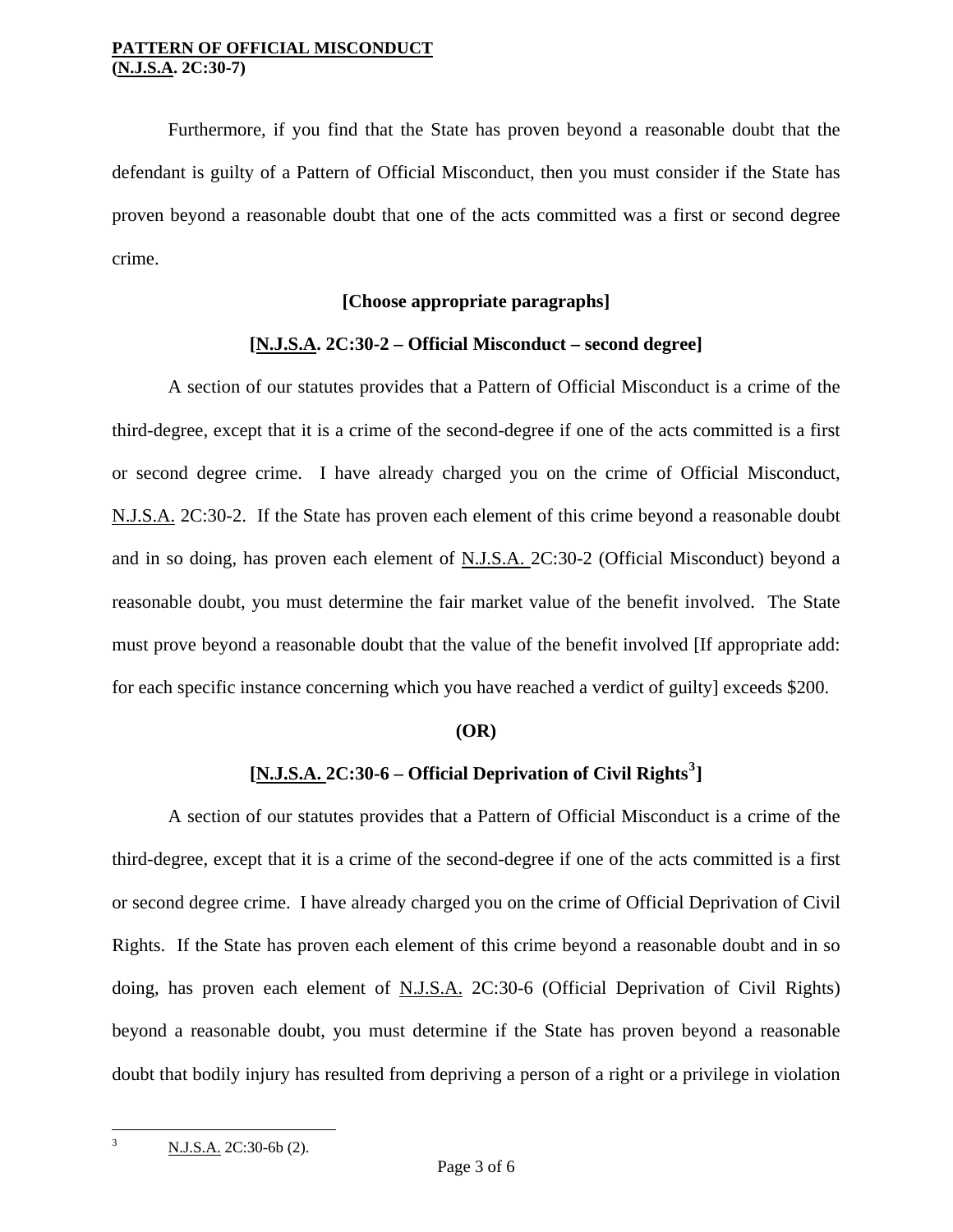of the crime of N.J.S.A 2C:30-6 (Official Deprivation of Civil Rights). If so, the State has proven the second-degree crime of Official Deprivation of Civil Rights.

Bodily injury means physical pain, illness or any impairment of physical condition.<sup>[4](#page-2-0)</sup>

 The State must also prove beyond a reasonable doubt that the bodily injury has resulted from depriving a person of privilege in violation of N.J.S.A. 2C:30-6 (Official Deprivation of Civil Rights).

 If the State has proven these two additional elements beyond a reasonable doubt, then you must find that bodily injury has resulted from depriving a person of a right or a privilege in violation of the crime of second-degree N.J.S.A. 2C:30-6 (Official Deprivation of Civil Rights). If the State has failed to prove either of these two additional elements beyond a reasonable doubt, then you must find that no bodily injury has resulted from depriving a person of a privilege in violation of N.J.S.A. 2C:30-6 (Official Deprivation of Civil Rights).

### **(OR)**

## **[N.J.S.A. 2C:30-6b (3)]**

 If the State has proven each element of this crime beyond a reasonable doubt and in so doing, has proven each element of N.J.S.A. 2C:30-6 (Official Deprivation of Civil Rights) beyond a reasonable doubt, you must determine if the State has proven beyond a reasonable doubt that during the course of violating the provision of N.J.S.A. 2C:30-6 (Official Deprivation of Civil Rights), a public servant committed or attempted to commit or conspired to commit [choose appropriate:] murder, manslaughter, kidnapping or aggravated sexual assault [read in all situations:] against a person who is being deprived of a right or privilege in violation of N.J.S.A.

<span id="page-3-0"></span>1 4

N.J.S.A. 2C:11-1 (a).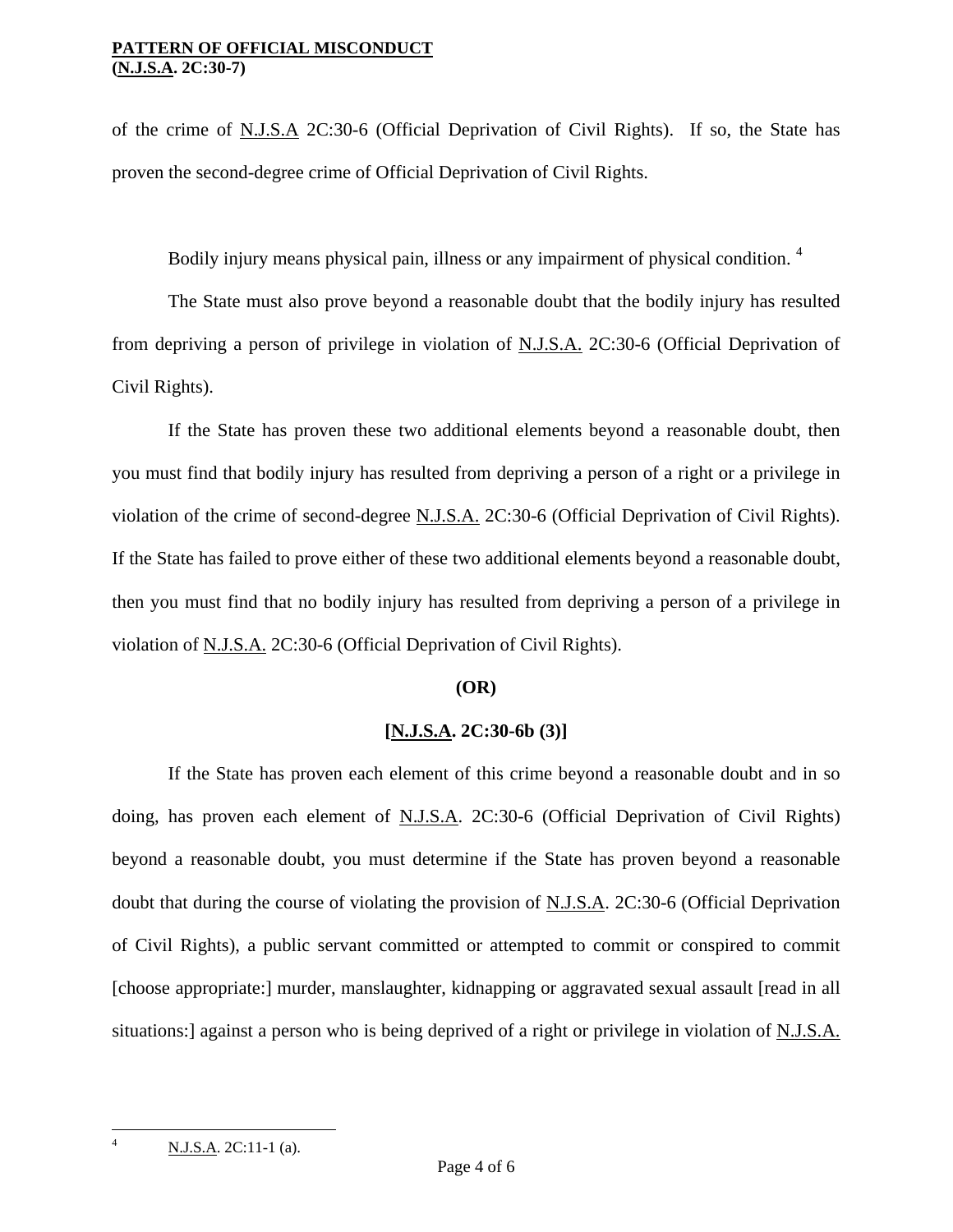2C:30-6 (Official Deprivation of Civil Rights).  $<sup>5</sup>$  $<sup>5</sup>$  $<sup>5</sup>$  If so, the State has proven the first-degree crime</sup> of Official Deprivation of Civil Rights in violation of N.J.S.A. 2C:30-6b(3) and therefore has violated the second-degree crime of Pattern of Official Misconduct (N.J.S.A. 2C:30-7b) [the charge which you are considering at this point].

 A public servant means any officer or employee of government including legislators and judges, and any person participating as juror, advisor, and consultant or otherwise, in performing governmental function, but the term does not include witnesses.

 Government includes any branch, subdivision or agency of the government of the State or any locality within it. [6](#page-4-0)

 If you have found that the State has proven each of these additional elements beyond a reasonable doubt, then you must find that the defendant is guilty of the second-degree crime of Pattern of Official Misconduct by being a public servant who has committed or attempted to commit or conspired to commit [choose appropriate:] murder, manslaughter, kidnapping or aggravated sexual assault [read in all situations:] against a person who is being deprived of a right or privilege in violation of first-degree N.J.S.A. 2C:30-6 (Official Deprivation of Civil Rights). If, on the other hand, you find that the State has failed to prove any of these additional elements beyond a reasonable doubt, then you must find the defendant not guilty of [the seconddegree crime of Pattern of Official Misconduct in violation of N.J.S.A. 2C:30-7b] [or] [choose appropriate: committed or attempted to commit or conspired to commit [choose appropriate:] murder, manslaughter, kidnapping or aggravated sexual assault [read in all situations:] against a person who is being deprived of a right or privilege in violation of N.J.S.A. 2C:30-6 (Official Deprivation of Civil Rights).

 $\overline{a}$ 

<span id="page-4-0"></span><sup>5</sup> Depending on what is alleged by the State in the indictment, the court must also charge the underlying predicate crime(s). If an attempt is also alleged, then the attempt charge with the purposeful mental state must be charged. See N.J.S.A. 2C:5-1a. If the State alleges a conspiracy, then the Conspiracy charge must also be given. See N.J.S.A. 2C:5-2.

N.J.S.A. 2C:27-1b.